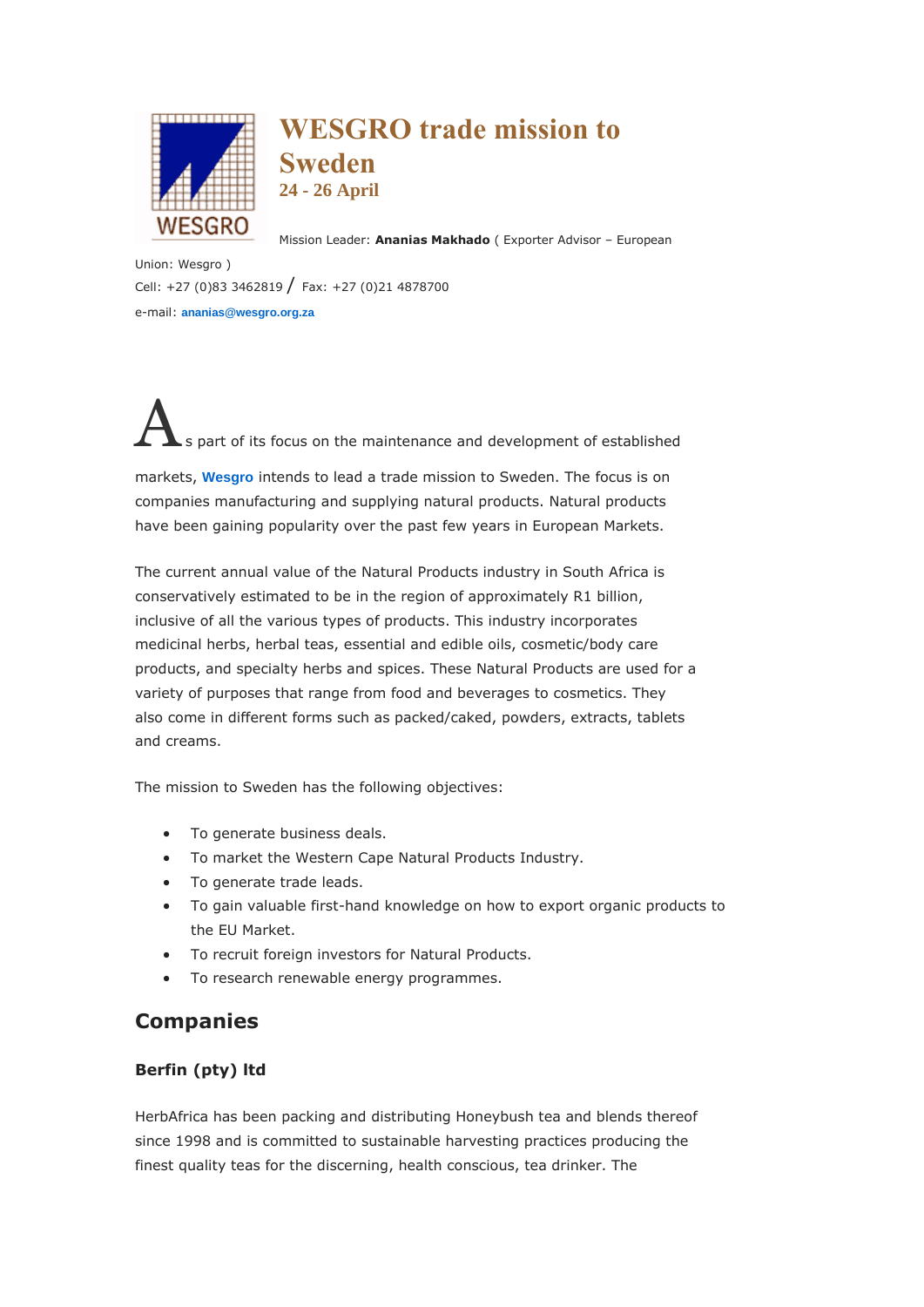biodiversity of the floral kingdom in Southern Africa is extensive and HerbAfrica has created four unique teas, blending the therapeutically beneficial herbs and fruits with Honeybush tea. All HerbAfrica teas are fermented (oxidized) herbal tea / infusion Low-Tannin, Caffeine-Free, Anti-Oxidant Rich, Free of Colouring & Preservatives. We have the following: **Marula Sunrise**, **Honey & Moon**, **Red Earth**, **Enviva Tea**.

#### **AfriMystique**

Afri'Mystique Cosmetics (Pty) Ltd, a South African company located in Cape Town, was initiated by Ms. Mymona Nassiep and Ms. Asma Davids in July 2003. The products contain Natural Ingredients such as **Rooibos**, Honeybush, **Tea Tree** and **Kelp**. Our manufacturing expertise include aromatherapy products, fragrances, toiletries, skin care, hair care, Sun protection products, baby products, bath salts and bath crystals, colour cosmetics, foot care products and household cleaning materials, Glycerine soaps, candles, fizz cubes and fizz balls.

## **Afriplex (pty) ltd**

Afriplex was borne from the need to unlock the potential of plants and herbs indigenous to Africa. Today, Afriplex produces **Rooibos** tea, **Green Rooibos extract**, **essential oils**, plant extracts (spray dried and liquid) and herbal tinctures unique to the Western Cape region in South Africa. Afriplex is well positioned to supply plant material equivalents, e.g. **Buchu** leaf, Rooibos tea, Honeybush tea (Cyclopia intermediata), Cancerbush (Sutherlandia frutescence), Devils Claw (Harpagophytum procumbens), Pelargonium sidoides (commonly known in Germany as Umckalaube) and Hoodia Gordonii. We are the largest commercial propagator of Hoodia Gordonii, Pelargonium sidoides and Buchu and have invested in farming facilities to guarantee sustainable production of these indigenous plants.

#### **ASNAPP**

ASNAPP is a non-profit organization that is helping to create and develop successful African agribusinesses in the natural plant products sector. The sector is ripe with opportunity for emerging entrepreneurs and small-scale suppliers across the continent, given Africa's vast botanical heritage and growing global demand for natural and organic products.

Formed in 1999, ASNAPP focuses on the development of high-value natural plant products that enable African agribusinesses to compete in local, regional and international markets. These products include herbal teas, culinary herbs and spices, essential and press oils, as well as medicinal plants. Rooibos tea from the Wupperthal community and honeybush tea from the Langkloof area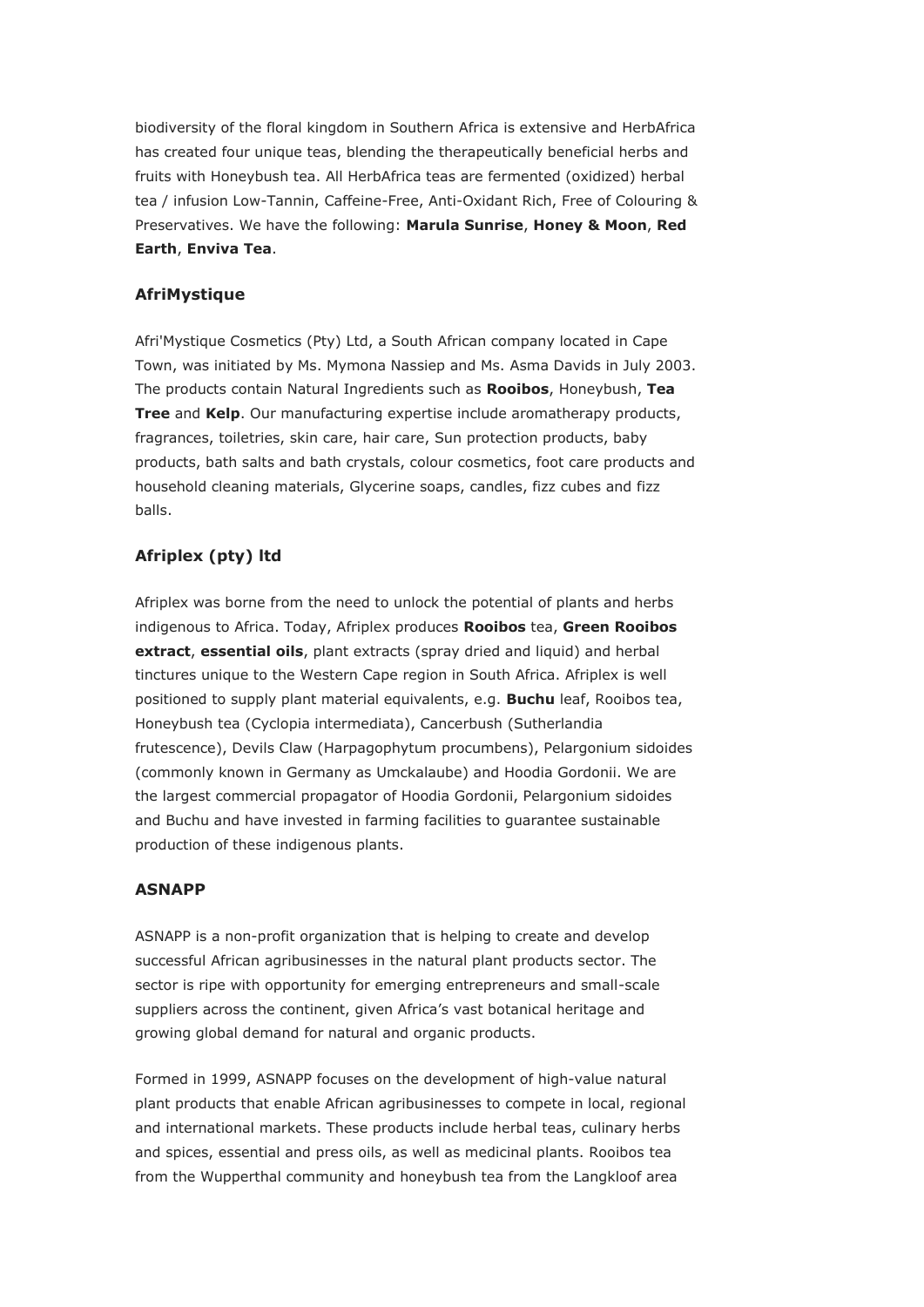are currently the two products ready for export, while training in more sectors promise potential new and more products.

#### **Seacrest**

We are a start up company which is a bee entity owned by managing members joslyn and freddie vermeulen which started to operate since 2005. We focus mainly on exporting south african natural products like rooibos, buchu, aloe, dried fruit, proteas, etc. Through our products we aim to enhance a healthier lifestyle, supported by a world wide trend. Collectively our management has over 25 years working experience which include customer service, sales, marketing and management. Export training was provided by wesgro which forms part of our well established network, including the department of trade and industry and the chamber of commerce of which we are active members.

| <b>Company contact details</b>                      |                                                                                                             |                                                                       |                                                                |
|-----------------------------------------------------|-------------------------------------------------------------------------------------------------------------|-----------------------------------------------------------------------|----------------------------------------------------------------|
| <b>Company Name</b>                                 | Contact person and e-<br>mail                                                                               | <b>Sector &amp;</b><br><b>Product</b>                                 | <b>Current Exports</b>                                         |
| Berfin (pty) Itd<br>www.berfin.biz                  | Verena Ruschmeyer<br>Phone: +27 (0)21 7940320<br>Fax: +27 (0)21 7940321<br>email: verena@berfin.biz         | Natural Food<br>Exporters /<br>Fruit Juice,<br>Rooibos                | Japan, Australia,<br>America, UK                               |
| AfriMystique<br>Cosmetics<br>www.afrimystique.co.za | Mymona Nassiep<br>Phone: +27 (0)21 6921365<br>Fax: +27 (0)21 6917483<br>email:<br>afrimystique@telkomsa.net | <b>Natural Product</b><br>Manufacture /<br>Rooibos<br>Cosmetics       | Taiwan, Canada                                                 |
| Afriprex (pty) Itd<br>www.afriplex.co.za            | Donnie Malherbe<br>Phone: +27 (0)21 8724976<br>Fax: +27 (0)21 8724930<br>email: oil@afriplex.co.za          | Natural Product<br>Manufacture /<br>Essential Oils,<br>Powder extract | Germany, UK, France,<br>Denmark, Sweden,<br>Spain, Netherlands |
| <b>ASNAPP</b><br>www.asnapp.org                     | Elton Jefthas<br>Cell: +27 (0)21 8082922<br>Fax: +27 (0)21 8082917<br>email: ejefthas@sun.ac.za             | Institution<br>Academic /<br>Rooibos,<br>cosmetics                    | Senegal, Ghana, Zambia,<br>Rwanda                              |
| Seacrest                                            | Freddy Vermeul<br>Phone: +27 (0)21 5920644<br>Fax: +27 (0)21 5950644<br>email:<br>fvermeul@mweb.co.za       | <b>Natural Products</b><br>Rooibos and<br><b>Dried Fruits</b>         | Agent                                                          |